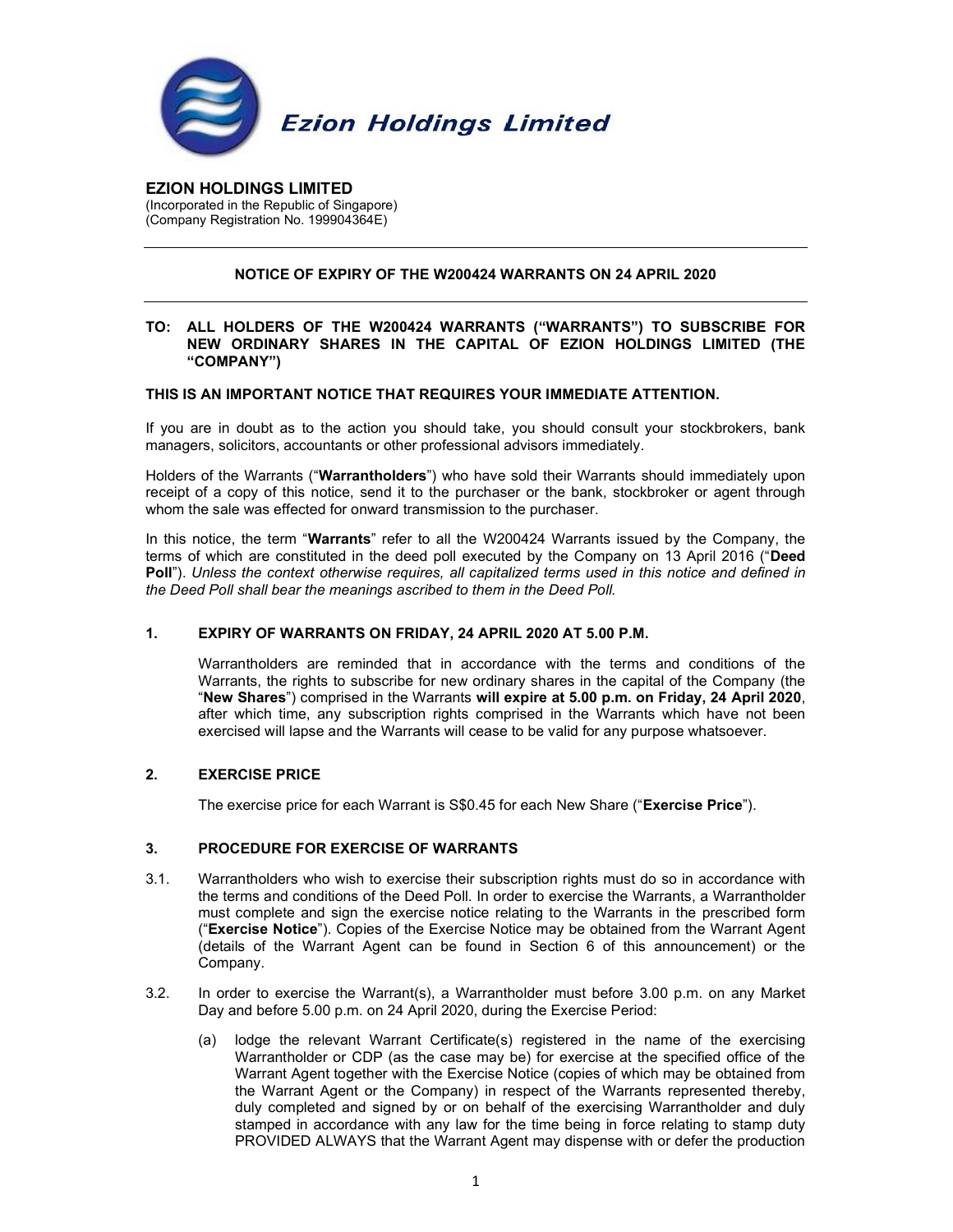

of the relevant Warrant Certificate where such Warrant Certificate is registered in the name of CDP;

- (b) furnish such evidence (if any) as the Warrant Agent may require to determine or verify the due execution of the Exercise Notice by or on behalf of the exercising Warrantholder (including every joint Warrantholder, if any) or otherwise to ensure the due exercise of the Warrants;
- (c) pay the Exercise Price in accordance with the provisions of Section 4 of this announcement;
- (d) pay any deposit or other fees or expenses for the time being chargeable by and payable to CDP (if any) and any stamp, issue, registration or other similar taxes or duties arising on the exercise of the relevant Warrant(s) as the Warrant Agent may require; and
- (e) if applicable, pay any fees for certificates for the New Shares to be issued, submit any necessary documents required in order to effect, and pay the expenses of the registration of the New Shares in the name of the exercising Warrantholder or CDP (as the case may be) and the delivery of certificates for the New Shares to the place specified by the exercising Warrantholder in the Exercise Notice or to CDP (as the case may be).
- 3.3. Any exercise by a Warrantholder in respect of Warrants registered in the name of CDP shall be further conditional upon:
	- (a) that number of Warrants so exercised being credited to the "Free Balance" of the Securities Account of the Warrantholder and remaining so credited until the relevant Exercise Date; and
	- (b) the relevant Exercise Notice specifying that the New Shares to be issued on exercise of the Warrants are to be credited to the Securities Account of the exercising Warrantholder; or
	- (c) in the case where funds standing to the credit of a CPF Investment Account are to be used for payment of the Exercise Price arising from the exercise of each Warrant, by crediting such Shares to the Securities Account of the nominee company of the CPF Approved Bank as specified in the Exercise Notice,

 failing which the Exercise Notice shall be void and all rights of the exercising Warrantholder and of any other person thereunder shall cease.

An Exercise Notice which does not comply with the conditions above shall be void for all purposes. Warrantholders whose Warrants are registered in the name of CDP irrevocably authorise the Company and the Warrant Agent to obtain from CDP and to rely upon such information and documents as the Company or the Warrant Agent deems necessary to satisfy itself that all the abovementioned conditions have been fulfilled and such other information as the Company or the Warrant Agent may require in accordance with these Conditions and the Deed Poll and to take such steps as may be required by CDP (including the steps set out in CDP's "Guidelines to the Procedures for Exercise of Warrants/TSRs (Warrants)" as amended from time to time) in connection with the operation of the Securities Account of any Warrantholder, Provided that the Company and the Warrant Agent shall not be liable in any way whatsoever for any loss or damage incurred or suffered by the Warrantholder as a result of or in connection with reliance by the Company, the Warrant Agent or any other persons upon the records of and information supplied by CDP.

3.4. Once all the abovementioned conditions (where applicable) have been fulfilled, the relevant Warrant Certificate(s) (if any), the Exercise Notice and any moneys tendered in connection with the exercise of the Warrant(s) in accordance with the provisions of Section 4 of this announcement may not be withdrawn without the prior written consent of the Company.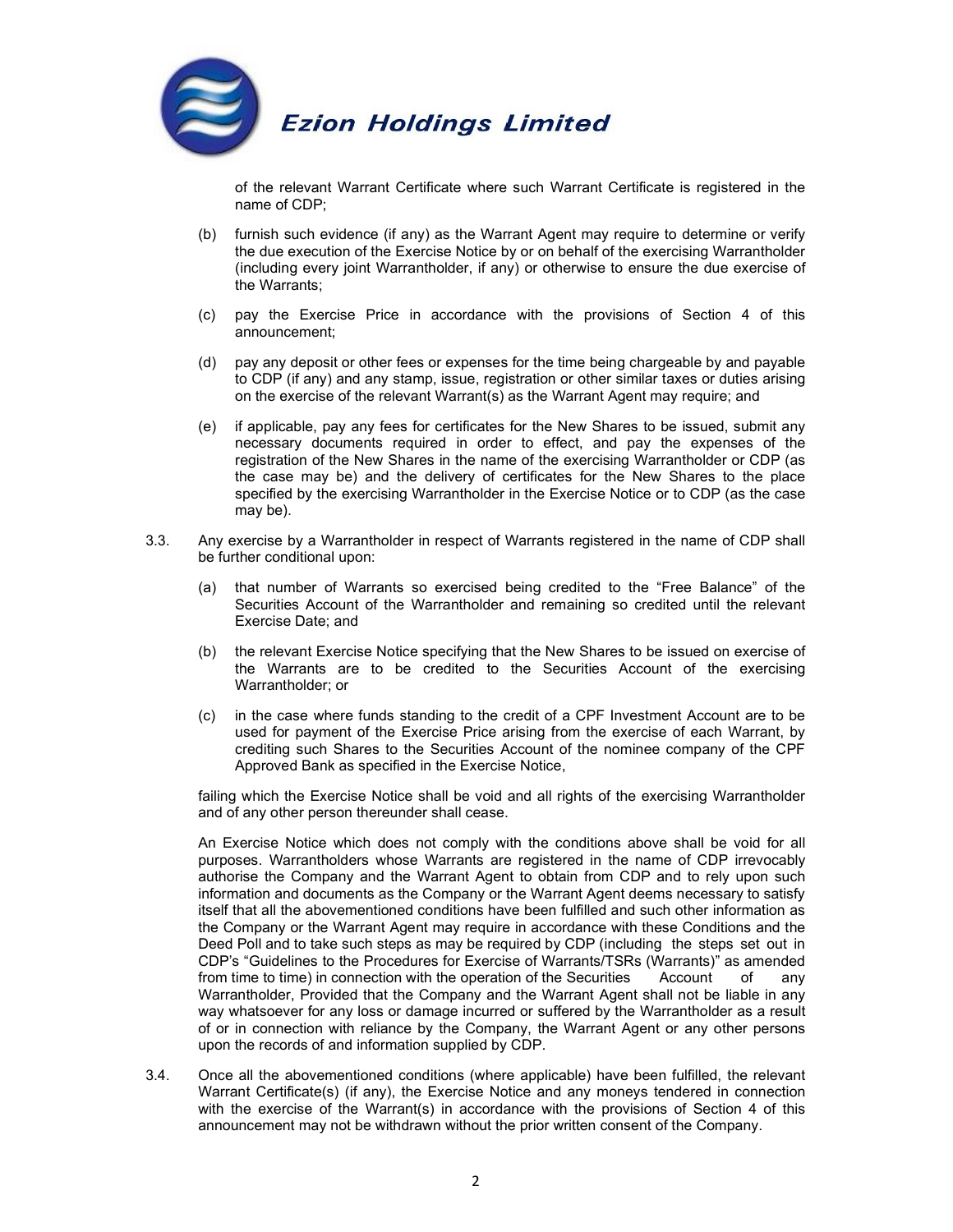

# 4. PAYMENT OF EXERCISE PRICE

4.1. Payment of the Exercise Price shall be made at the specified office for the time being of the Warrant Agent by way of remittance in Singapore currency by banker's draft or cashier's order drawn on a bank in Singapore and/or debiting the CPF Investment Account with the CPF Approved Bank, for the credit of the Special Account for the full amount of the moneys payable in respect of the Warrant(s) exercised under the provisions of Section 3 of this announcement.

PROVIDED ALWAYS that any such remittance shall be accompanied by the delivery to the Warrant Agent of the payment advice referred to below and shall comply with any exchange control or other statutory requirements for the time being applicable.

- 4.2. Any payment under this section of the announcement shall be made free of any foreign exchange commissions, remittance charges or other deductions and shall be accompanied by a payment advice containing (a) the name of the exercising Warrantholder, (b) the number of Warrants exercised and (c) if the relevant Warrant Certificate is registered in the name of a person other than CDP, the certificate number(s) of the Warrant Certificate(s) in respect of the Warrant(s) being exercised or, where the Warrant Certificates are registered in the name of CDP, the Securities Account number(s) of the existing Warrantholder which is to be debited with the Warrants being exercised.
- 4.3. If the payment of the Exercise Price fails to comply with the foregoing provisions, the Warrant Agent may, at its absolute discretion and without liability on behalf of itself or the Company, refuse to recognise the relevant payment as relating to the exercise of any particular Warrant, and the exercise of the relevant Warrants may be delayed accordingly or be treated as invalid and neither the Warrant Agent nor the Company shall be liable to the Warrantholder in any manner whatsoever. If the relevant payment received by the Warrant Agent in respect of an exercising Warrantholder's purported exercise of all the relevant Warrants lodged with the Warrant Agent is less than the full amount of all the moneys payable under Section 3 of this announcement, the Warrant Agent shall not treat the relevant amount so received or any part thereof as payment of such moneys or any part thereof or forward the same to the Company, and the whole of such relevant payment shall remain in the Special Account unless and until a further payment is made in accordance with the requirements set out in this section of the announcement in an amount sufficient to cover the deficiency. The Company shall not be held responsible for any loss arising from the retention of any such payment by the Warrant Agent.
- 4.4. Payment of the Exercise Price received by the Warrant Agent will be delivered to the Company in accordance with the Warrant Agency Agreement in payment for the New Shares to be delivered in consequence of the exercise of such Warrants.
- 4.5. The relevant Warrant shall (provided that the provisions of Section 3 and this section of the announcement have been satisfied) be treated as exercised on the Exercise Date relating to that Warrant.
- 4.6. The relevant Warrants and Warrant Certificates shall be cancelled on the Exercise Date except that, in relation to the Warrant Certificates in the name of CDP, such Warrant Certificates shall be deemed to have been reduced for all purposes by the number of Warrants so exercised.
- 4.7. If payment of the Exercise Price is made to the Warrant Agent and such payment is not recognised by the Warrant Agent as relating to the exercise of the relevant Warrants or the relevant payment is less than the full amount payable under Section 3 of this announcement or the conditions set out in Section 3 or this section of the announcement have not then all been fulfilled in relation to the exercise of such Warrants, pending recognition of such payment or full payment or, as the case may be, fulfilment of the conditions set out in Section 3 and this section of this announcement, such payment will (if the Exercise Date in respect of such Warrants had not by then occurred) be returned, without interest, to the Warrantholder on (i) the fourteenth (14th) day after receipt of such Exercise Notice by the Warrant Agent, or